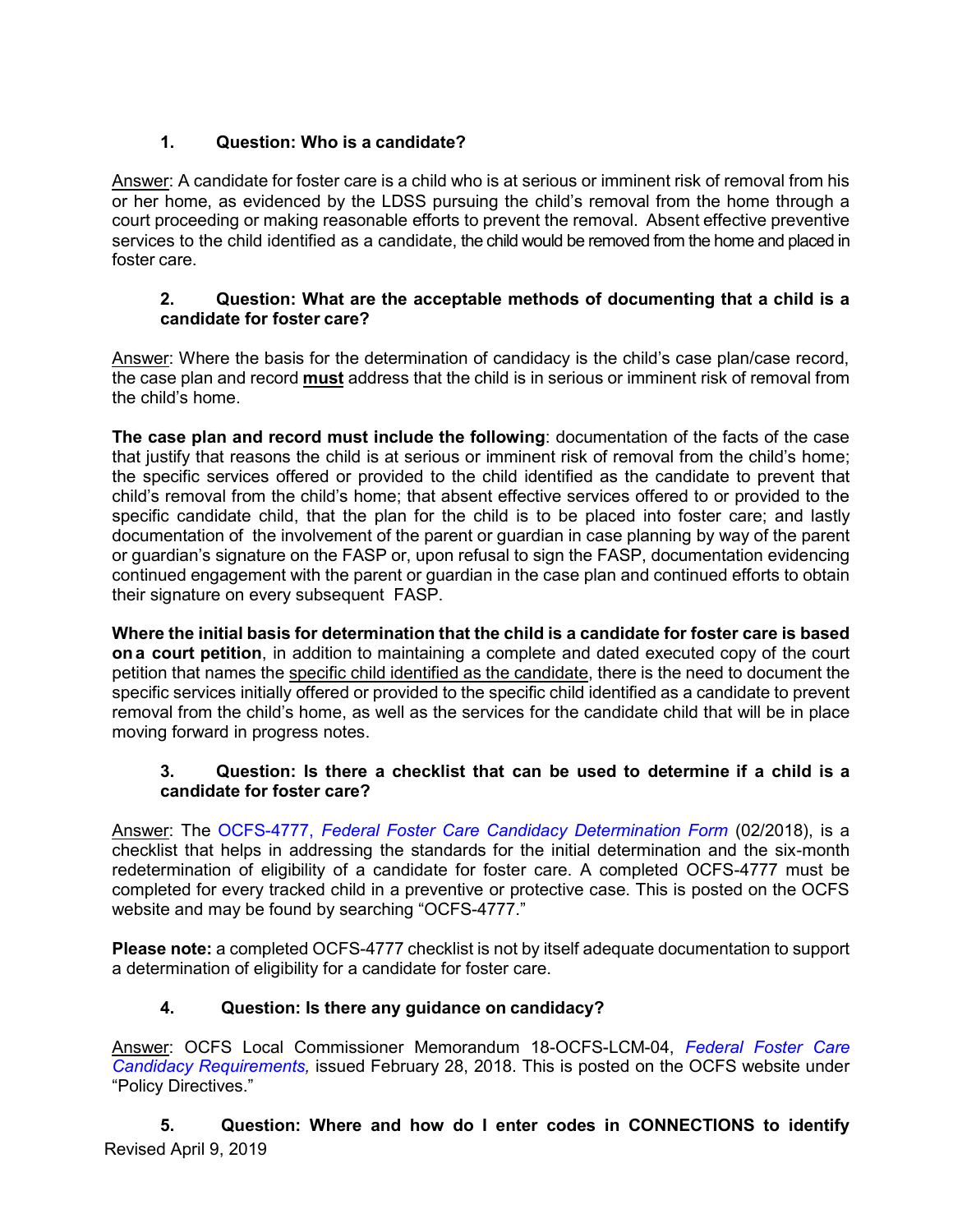### **whether child is candidate for foster care?**

Answer: You need to go to the CONNECTIONS Activities Window and use the following codes:

**Use code S400 for the Initial Candidacy Determination** to reflect either that the child is determined to be candidate for foster care or that the child is not a candidate for foster care. This needs to be done for every tracked child with a program choice of protective or preventive.

The code also includes an event date which is the date the determination of eligibility or ineligibility for candidacy is made. This is key for the ability to determine when the State and LDSS can consider a case eligible as a candidate case for federal claimingpurposes.

If the case is determined as a candidate case, the LDSS must select the method of documentation used for the determination, whether based on the case record or upon a court petition or order. If the case in not eligible for candidacy, the LDSS enters NAhere.

See pages 6 and 7 of Local Commissioner Memorandum 18-OCFS-LCM-04, *[Federal](https://ocfs.ny.gov/main/policies/external/ocfs_2018/LCM/18-OCFS-LCM-04.docx) Foster Care [Candidacy Requirements,](https://ocfs.ny.gov/main/policies/external/ocfs_2018/LCM/18-OCFS-LCM-04.docx)* issued February 28, 2018

**Use code S410 for the Six-Month Candidacy Redetermination** to reflect that the child is determined to continue to be a candidate for foster care or that the child is no longer determined to be a candidate for foster care. It reflects a determination whether the child continues or does not continue to be a candidate for foster care.

Again, the code includes an event date for the determination which must be within six months of the prior determination.

As with the initial determination, if the case is determined to continue to be a candidacy case, the LDSS needs to identify the method of documentation used for the determination, whether case record, or court petition or order. If the case is no longer eligible, the LDSS would enter NA. The LDSS must then enter the code S420, indicating the date the candidacyended.

**Use code S420 for Candidacy Ended** to reflect that the child is no longer a candidate for foster care. This occurs at any time during the life of the case when the child is removed from his or her home, when the LDSS is no longer able to determine that the child is in imminent or serious risk of removal. Would include, for example, when the court petition is withdrawn ordismissed.

**Please note**: these activity codes do not include hard edits. For each entry, be sure they are accurate, complete, and up to date. If a child enters foster care, the system will not automatically cut off the case being labeled as a candidacy case. The LDSS will need to go into CONNECTIONS and amend the activity code to "Candidacy Ended."

#### **6. Question: I just opened a preventive services case after the release of the OCFS release (18-OCFS-LCM-04), when am I supposed to do the initial eligibility determining for these children?**

Answer: The LDSS must begin immediately doing initial eligibility determinations for each tracked child in an open preventive or protective case using code S400 for the Initial Candidacy Determination because this is the first instance the LDSS is looking at the case using new federal and state guidance for candidacy. A determination as to candidacy must be made for each specific child listed in a case plan.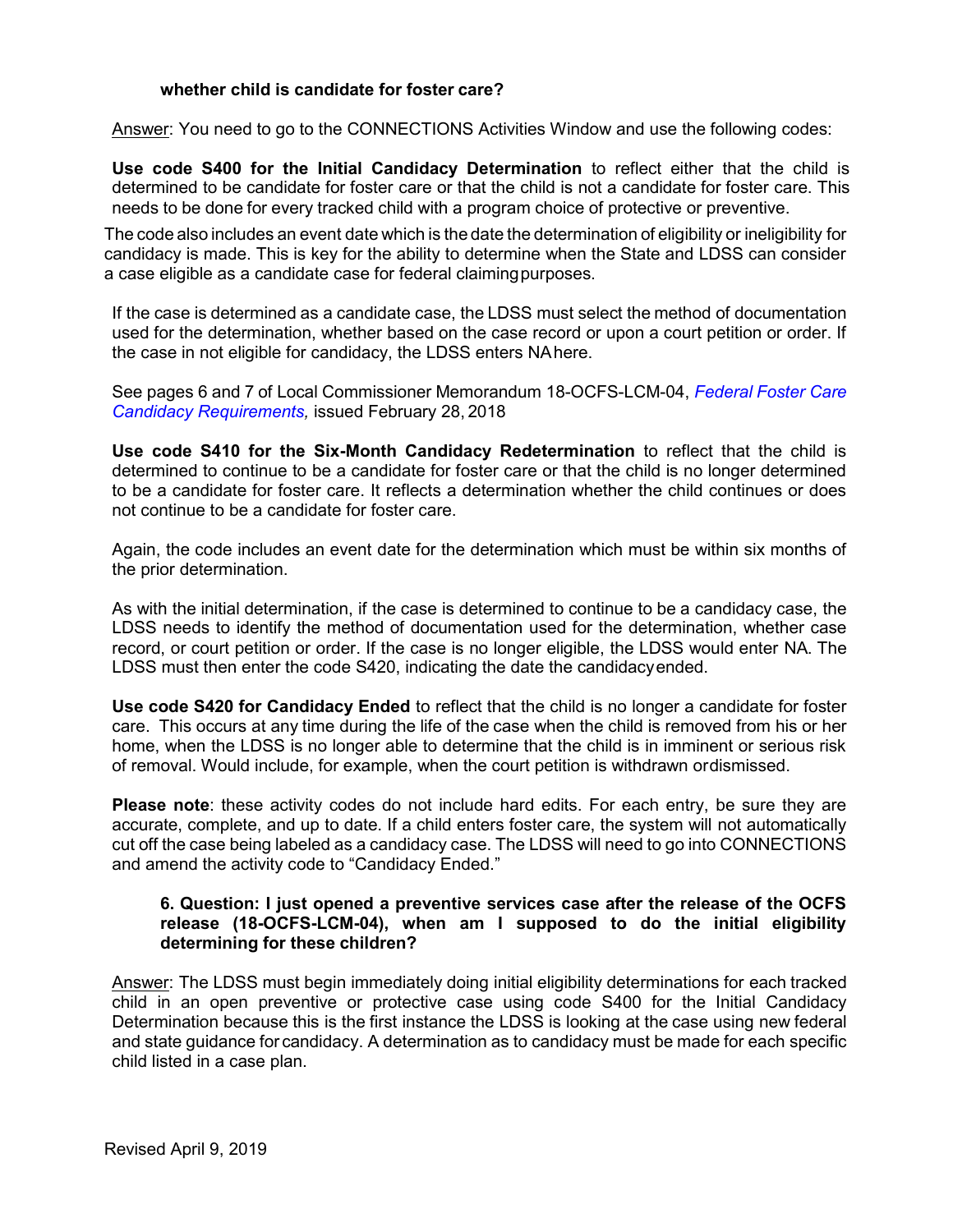#### **7. Question: When must I make a candidacy determination for a preventive services case or protective services case that was opened before OCFS issued 18- OCFS-LCM-04?**

Answer: The initial determination of candidacy must be made at the point of the LDSS redetermination of preventive services or child protective services eligibility.

## **8. Question: When do I do a redetermination on Candidacy?**

Answer: The LDSS must do a redetermination six (6) months from the date of the preceding determination for candidacy, and at six-month intervals thereafter.

### **9. Question: Why should I be concerned with these codes? What value do they have?**

Answer: First, the timely and complete entry of the codes relates to state and LDSS reimbursement for administrative costs. These codes will be used to identify cases determined to be candidacy eligible by the LDSS and be factored into New York's claiming process to the federal government to enable New York and LDSSs to draw down Title IV-E reimbursement for administrative costs associated with candidates for fostercare.

Second, for monitoring purposes. The codes will enable LDSSs, the state and the federal government to identify cases that need to be reviewed for compliance with federal candidacy standards. Additionally, it supports quality assurance at the LDSS level and the state levels.

### **10. Question: It was suggested that LDSS keep a separate Candidacy for Foster Care eligibility folder, what should be included in the folder?**

Answer: As with other Title IV-E eligibility determinations like foster care, an LDSS needs to keep a separate record of its determination for each individual child in the case that is determined to be a candidate. It should include

- the OCFS-4777 checklist form, and
- where the basis for the initial candidacy determination is the filing of a court petition: a copy of the complete and dated executed court petition or order and either the printout of the signed FASP or progress notes that reference the services that were offered or provided to the individual candidate(s) to prevent removal or a notation in the file as to where such documents may be found;or
- where the basis or the initial determination of candidacy is the child's case plan/case record: a copy of the progress note or signed FASP, or a notation in the file as to where in the progress notes and/or signed FASP the LDSS documented that the specific candidate was at serious or imminent risk of removal and placement in foster care, including (1) the facts upon which the LDSS based that conclusion; (2) that placement into foster care is the plan if preventive services are not effective; (3) the services that were offered or provided to the individual candidate to prevent removal; and (4) the efforts made by the LDSS or VA to involve the parent or guardian in the development of the individual child's service plan.

Revised April 9, 2019 In regard to the six-month redetermination of eligibility for candidacy: in addition to the OCFS-4777 checklist form, you need the same documentation noted above that is required with the initial determination *and*, where the basis for the determination is a court petition, you need either a copy of the signed FASP or the progress notes; or a notation in the file as to where in the FASP or in the progress notes the LDSS has documented that the specific candidate child is in serious or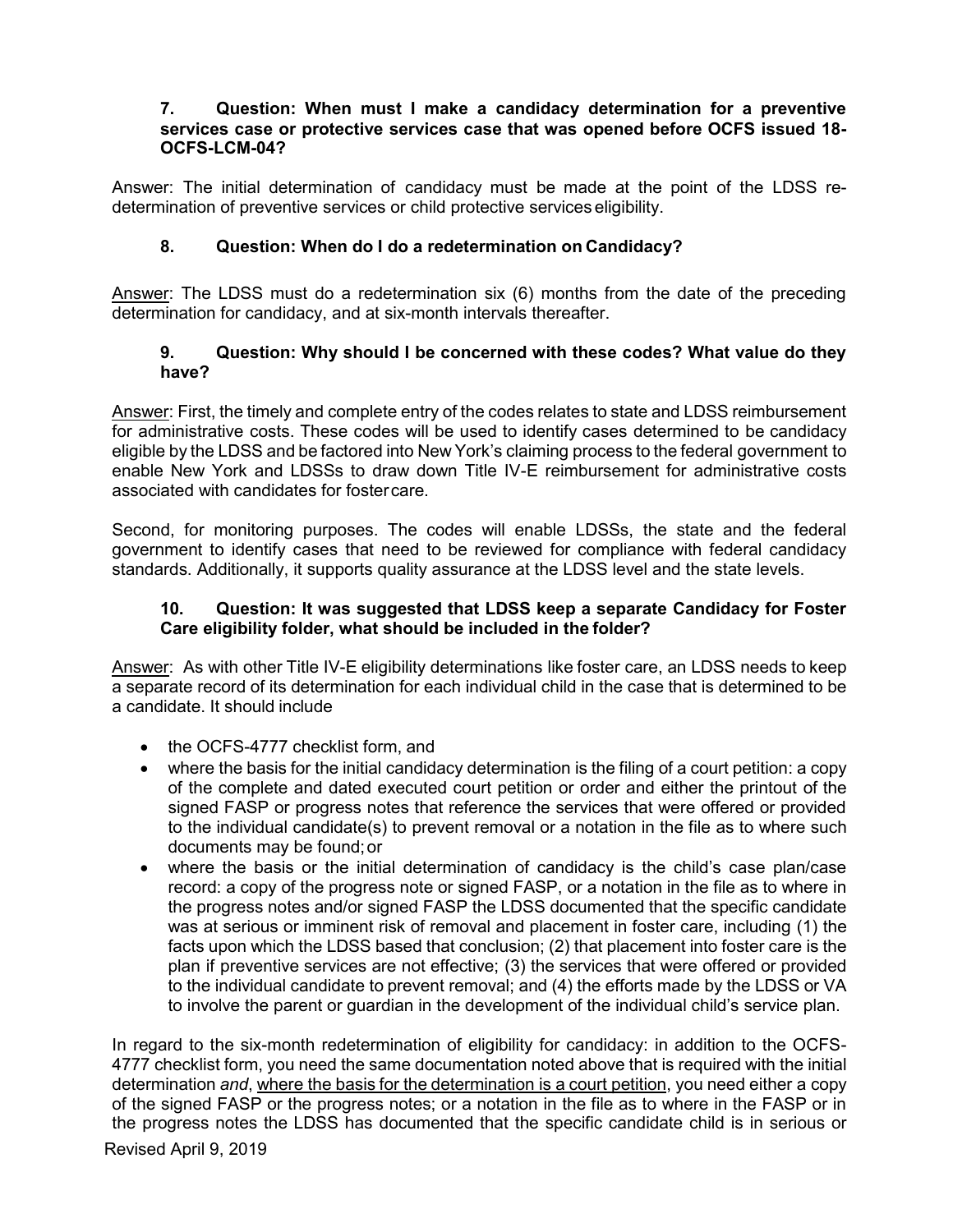imminent risk of removal from the child's home, including a notation of the facts upon which the LDSS based its conclusion.

In regard to documentation recorded in CONNECTIONS: this can be done by the LDSS printing out those documents that support its determination and placing them in the file, or by creating a notation in the file or the OCFS-4777 of the date of the FASP and/or progress note so that upon monitoring of the case at the LDSS level, state level or federal level they may easily be pulled and reviewed for compliance.

### **11. Question: Can a child be considered a candidate for foster care where the LDSS has no formal involvement with the family? If is a child being "at risk" of removal adequate for a finding of eligibility for candidacy for foster care?**

Answer: No. A child cannot be considered a candidate for foster care when the LDSS has no formal involvement with the child, nor can a child be considered a candidate simply because the child has been described as "at risk" due to circumstances such as social/interpersonal problems or a dysfunctional home environment; and, a child cannot be considered a candidate solely because the LDSS is involved with the child and his or her family. Individualized candidacy determinations must be made on a case by case basis as to whether a child is at serious or imminent risk of removal from the home. Such determinations must be made and documented for each individual child in the case file.

**12. Question: Does the following statement apply to ACS-ADVPO-type cases and/or ACS' Court-Ordered Investigations (COI) due to custody/visitation petitions? "A child also cannot be considered a candidate for foster care when the LDSS has no formal involvement with the child nor can a child be considered a candidate simply because he or she has been described as being "at risk" due to circumstances such as social/interpersonal problems or a dysfunctional home environment; and s child cannot be considered a candidate solely because the LDSS is involved with the child and his or her family."**

Answer: ADVPO cases that were determined to be eligible for mandated or non-mandated preventive services must have a DSS 4777 completed. Whether the specific child is considered a candidate will be based on the assessment of the facts of the individual case and whether it meets federal candidacy documentation requirements set forth in 18-OCFS-LCM-04.

Regarding court ordered preventive services, the court involvement implies that a petition has been filed in Family Court. If that is true, the case would need to be assessed using the criteria for documentation based on the filing of a court petition. Regarding a court ordered investigation, the order in and of itself would not result in a determination of eligibility for candidacy, rather whether the child is considered a candidate will be based on the assessment of the facts of the individual case and whether it meets federal candidacy documentation requirements set forth in 18-OCFS-LCM-04.

# **13. Question: Who can I contact if I have any candidacyquestions?**

Answer: OCFS has established a candidacy mailbox for your questions related to candidacy. The link to the mailbox is: ocfs.sm.TitleIV-E.CandidacyforFosterCare

## **14. Question: Does the OCFS-4777 form have to be completed for every child that is tracked on a preventive services cases or does the form only have to be completed**

Revised April 9, 2019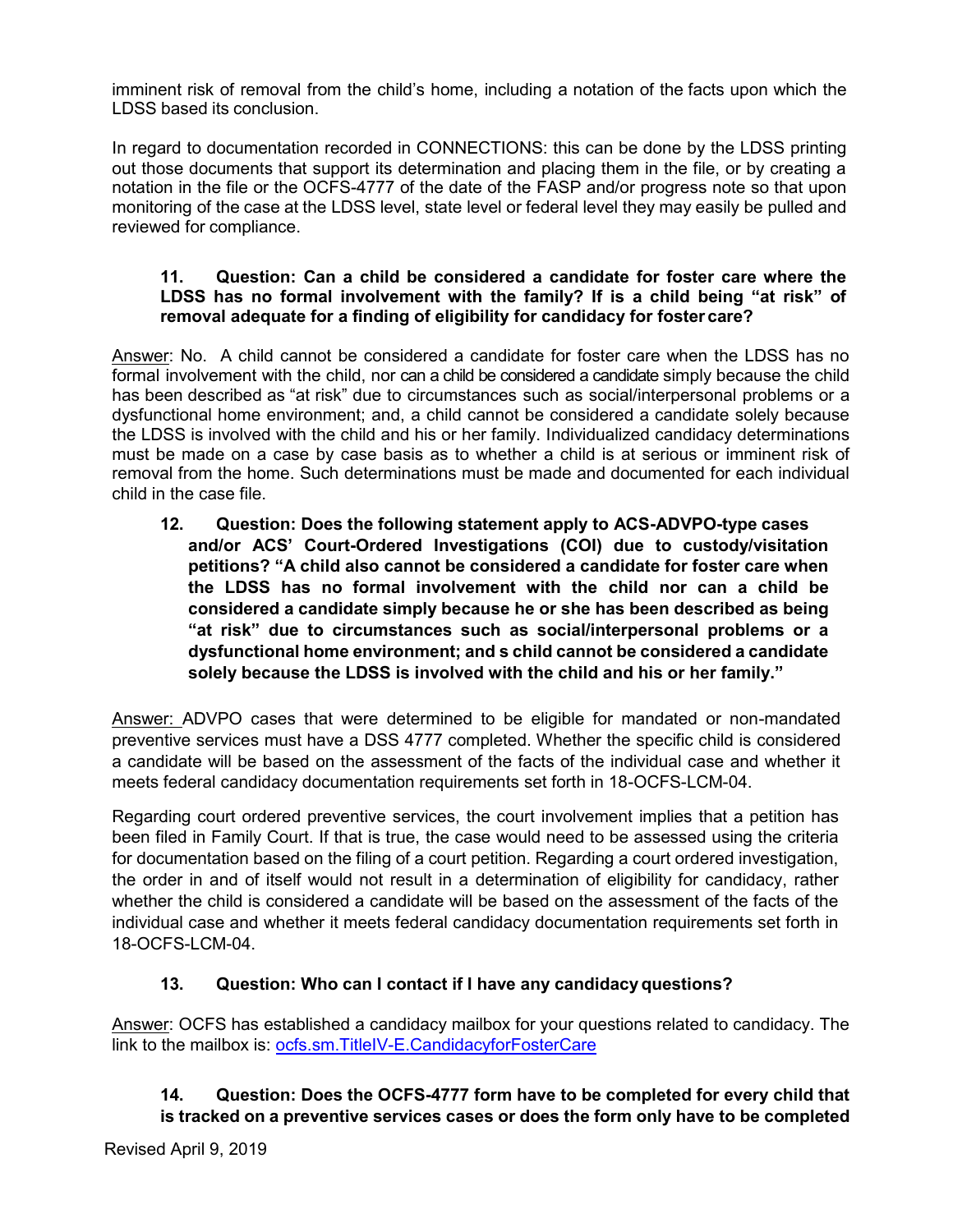### **for those children on preventive services cases that are identified as being in serious or imminent risk of placement?**

Answer: The OCFS-4777 form must be completed for every child who is receiving preventive or protective services.

### **15. Question: When do I start using the OCFS-4777 and entering information into the Connections Activities Window?**

Answer: We are recommending that initial determinations be done and the OCFS-4777 form be completed immediately. A redetermination may be done prior to the six month point so that redeterminations may align with the six-month FASP. However, if at any point in the case the child is no longer a candidate for foster care, then you should go in to the "Activities" window and end date it promptly.

### **16. Question: Should that first FASP include all of the documentation that indicates that, absent effective preventive services, foster care is the plannedarrangement?**

Answer: Yes, the initial FASP or progress notes should clearly document the circumstances as to why the worker feels the child is a candidate for foster, and what services are being offered or provided to the individual candidate in order to prevent the child's removal from the child's home.

### **17. Question: In court ordered Preventive Services cases, do you need both the petition and the Court Order for documentation?**

Answer: Yes, both are required.

### **18. Question: Does the worker complete the OCFS-4777 based on their FASP or case documentation?**

Answer: Yes, the OCFS-4777 should be based on the FASP/progress note documentation or court petition/order.

### **19. Question: Once a case is coded that it meets the criteria for candidacy, and thatis reflected in the FASP, if circumstances change and the child is no longer a candidate, does a Plan Amendment need to be completed to reflectthat change?**

Answer: No, the FASP/Plan Amendment is not tied to candidacy. You would just need to update the "Activities" window with S420 and the date the child was no longer a candidate for foster care.

### **20. Question: Will the random moment survey questions change?**

Answer: We are going to be incorporating candidacy into the random moment survey, and will be working with the relevant districts on this new category.

# **21. Question: How is 'imminent risk of removal from the home' defined?**

Answer: There is no federal definition of imminent risk for candidacy purposes. The agency must set forth a conclusion that the child is in imminent or serious risk of removal from the home and must state the facts upon which the agency based the conclusion. Merely stating that the case complies with 18 NYCRR 430.9 is not adequate documentation.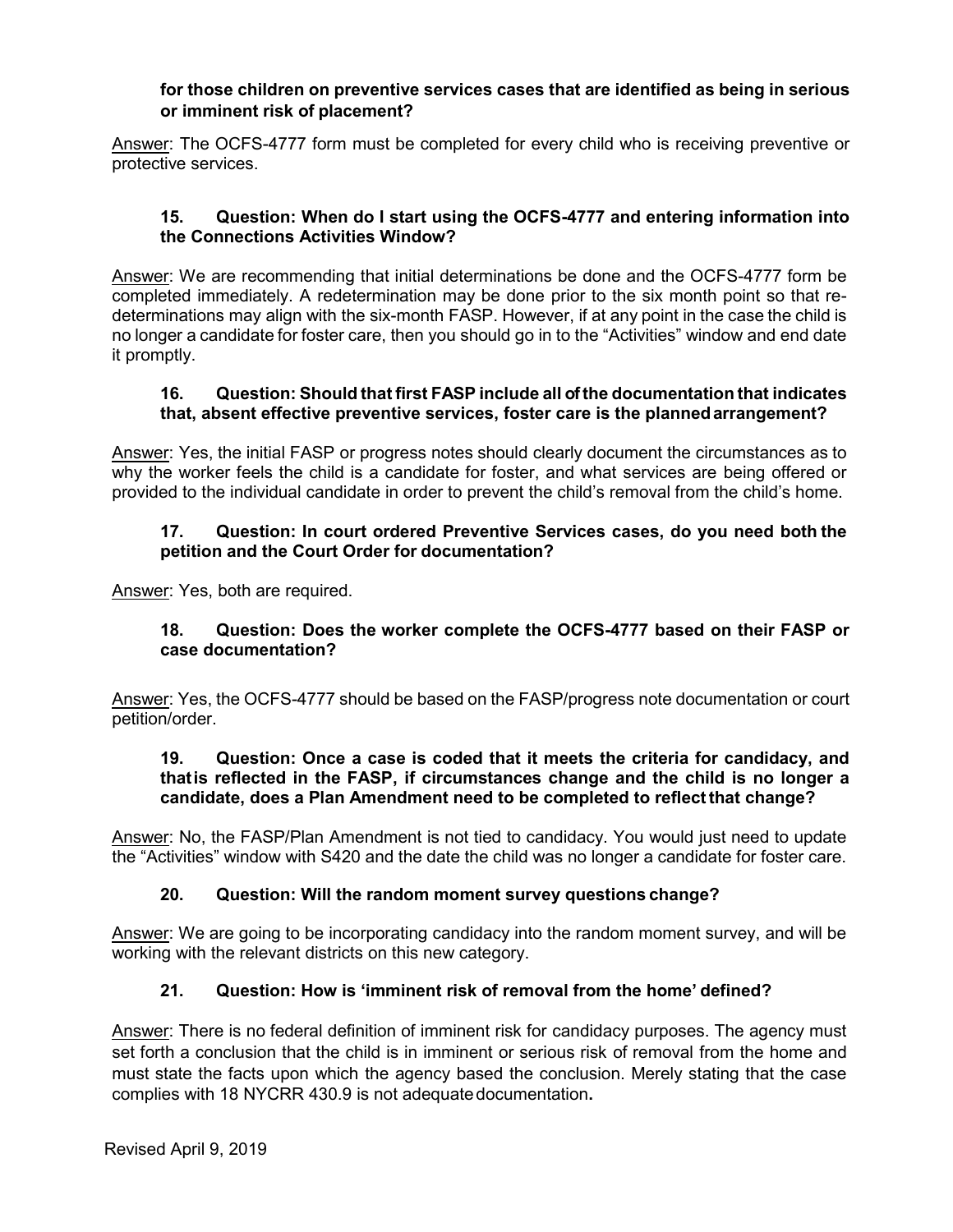## **22. Question: A child is home on a trial discharge, can they be considered a candidate for foster care.**

Answer: No, federal guidance on this subject is set forth in the Child Welfare Policy Manual section 8.1D. While the federal guidance states that a child on trial discharge may satisfy federal candidacy for foster care standards, ACF states that a child may not be simultaneously both in foster care and a candidate for foster care. Because children on trial discharge are factored into the state's foster care methodology, they cannot also be counted as candidates for foster care.

### **23. Question: Does the court petition have to expressly state that the countyis seeking removal of the child?**

Answer: No, it does not need to specifically state that the county is seeking removal. The petition must state that the child is at serious or imminent risk of removal from the child's home.

#### **24. Question: Can court-ordered supervision alone satisfy the requirement for candidacy eligibility that services be offered or provided to the child orfamily?**

Answer: No, supervision in and of itself is not sufficient to satisfy candidacy for foster care requirements. If the supervision or case management of the family is related to overseeing and the coordination of the services being provided to the specific candidate child and how the provision of those services directly benefit the specific candidate child (documentation must be made in the child's case plan and case notes), then it would be eligible based on the provision of the services. The services that are provided to the specific candidate child and/or to the family must be documented for candidacy eligibility purposes and the case plan or case notes must specifically reference the specific candidate child and how services to the family benefit the individual candidate.

### **25. Question: If a child has been finally discharged from foster care and theLDSS no longer has legal custody of the child, can the child now be considered for candidacy of foster care?**

Answer: A candidate for foster care is a child who is at serious risk of removal from the child's home as evidenced by the State agency either pursuing his/her removal from the home or making reasonable efforts to prevent such removal. It would be unlikely in most cases that, at the time of final discharge from foster care, the child would be in imminent or serious risk of removal and reentry into foster care. However, if at any point circumstances change and the child is in imminent or serious risk of removal and replacement into foster care, a new initial candidacy eligibility determination would have to be made and documented satisfying the requirements for candidacy.

### **26. Question: If there is a safety net (grandmother, aunt, family friend) for the children who would be willing to take the children if the parents are unable to keep them, are they at imminent risk of placement into foster care?**

Answer: Possibly. The issue is whether the facts of the case support a finding that the child is in serious or imminent risk of removal from the child's home, but for the provision of effective preventive services. This determination must be made on a case by case basis and the determination documented satisfying the requirements for candidacy.

### **27. Question: Receiving preventive services alone is not an indicator; it is riskof foster care, correct?**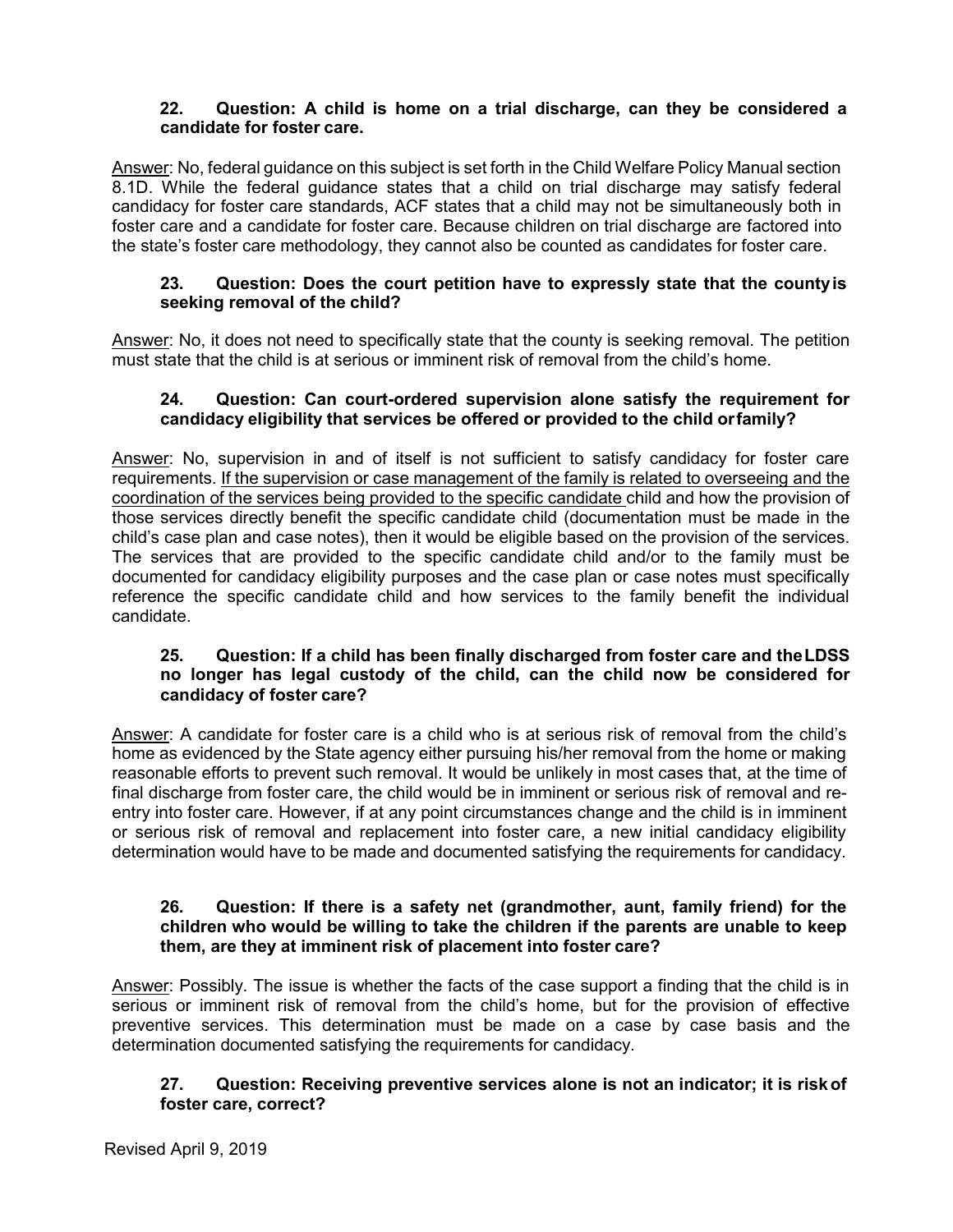Answer: Yes. The sole fact that a child is receiving preventive/protective services, in and of itself, does not meet the federal definition of candidacy. The child must satisfy the federal eligibility criteria for candidacy for foster care, as set forth in OCFS-4777 and 18-OCFS-LCM-04, which includes that the child must be in "imminent or serious" risk of removal from the home and the LDSS/ACS is either pursuing the child's removal from the home or providing/offering services to prevent the removal.

# **28. Question: Is a court petition in and of itself is adequatedocumentation?**

Answer: No, the court petition, in and of itself, is not sufficient. You must also document in the FASP/progress notes all the services offered or provided to the specific candidate child to prevent that child's removal from the child's home, as well as the services that will be offered moving forward.

#### **29. Question: Should the separate candidacy case file be a hard copy or can it be a digital copy? A separate tab or plastic folder/sheet protector or outside thefile? Should it be physically outside of the case file or within the case file but in a separate tab?**

Answer: OCFS's recommendation is for the LDSS to maintain a hard copy file as done for Title IV-E foster care eligibility outside of the general case record.

### **30. Question: Does the OCFS-4777 have to be completed for every child on the case?**

Answer: The OCFS-4777 must be completed for every child who is receiving preventive or protective services in order to prevent their removal from the home.

### **31. Question: If we are working with a family on neglect issues or even PINS issues and initially, the issues are not of imminent or serious risk ofplacement, but at a later date it becomes imminent or serious risk of removal, do we immediately do a redetermination of candidacy?**

Answer: If, following a determination that a child is not a candidate, circumstances change whereby the child is now in serious or imminent risk of removal from the child's home, a new initial determination of candidacy should be completed.

### **32. Question: Is the determination of candidacy only required when there are preventive services being provided? If there is just a LDSS/ACS caseworkerdoes this need to be done?**

Answer: The determination must be completed for every child receiving preventive/protective services. Having a caseworker is not a service sufficient to support a determination that a child is a candidate.

### **33. Question: It seems that a form should be completed on all preventive case openings for an eligibility determination?**

Answer: Yes, this is correct.

**34. Question: If the answer to the first question on the OCFS 4777 form is"yes," does your documentation to support it (notes) need to use the term "serious or imminent risk" specifically?**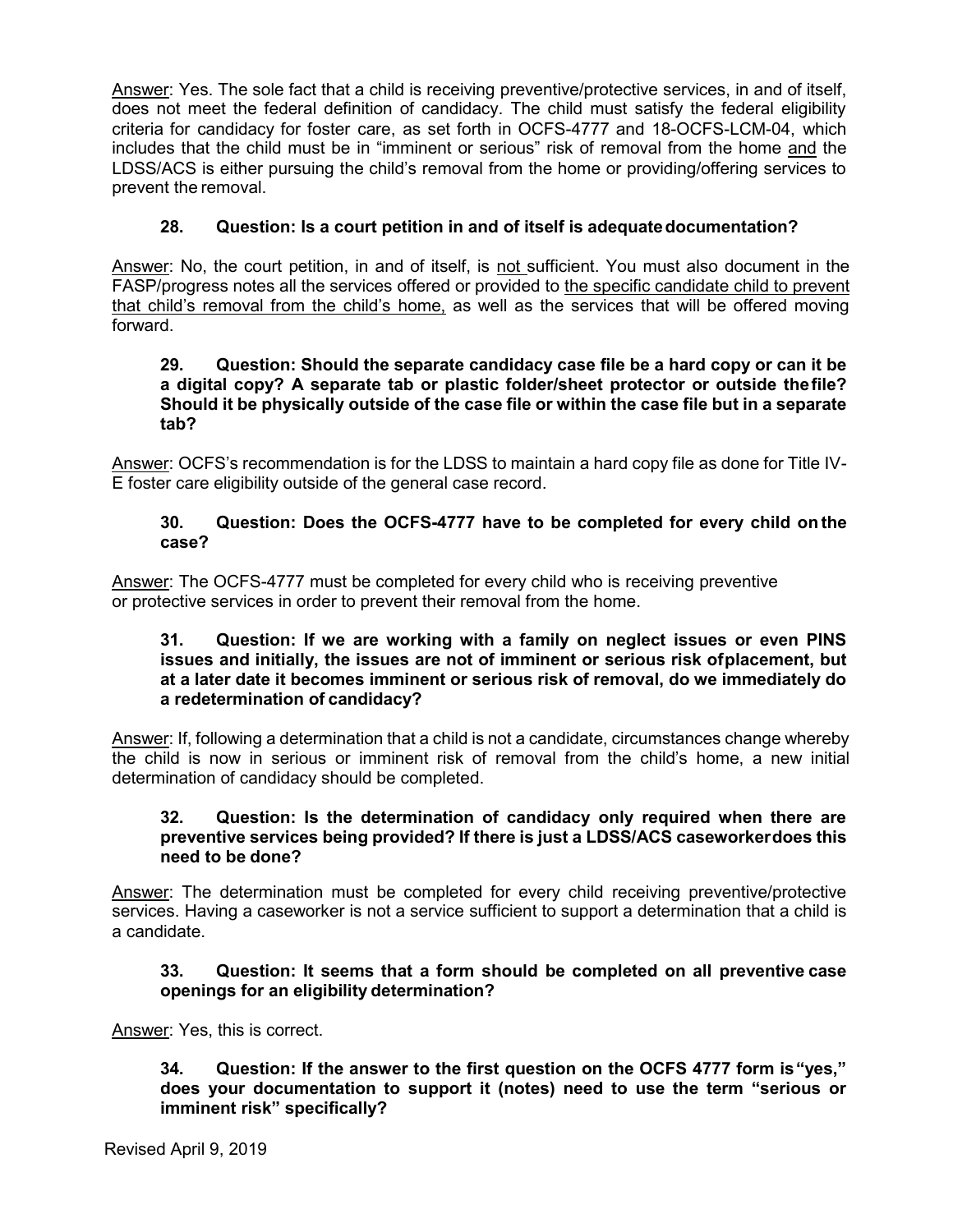Answer: It is strongly recommended that the term "serious or imminent risk" of removal be used. Equally important is that the basis (facts) for arriving at that conclusion be delineated in the progress notes as the statement alone does not sufficiently satisfy the federal requirement. You need to document the basis for the conclusion that the child is in serious or imminent risk of removal from the child's home including a defined case plan which clearly indicates that, absent effective preventive services, foster care is the planned arrangement for the child.

## **35. Question: Doesn't the OCFS-4777 require that the questions in both Sections II and III be completed?**

Answer: No, you complete Section II, if the basis for the candidacy determination is the case record; **or** you complete Section III, if the basis for the candidacy determination is that there are court proceedings in relation to the removal of the child from the home.

#### **36. Question: How about cases that pre-date 2/28/18, where a petition was filed but there is no reasonable efforts language documented within the petition, but the case otherwise meets the definition of a candidacy case? In these cases, can we use Section II instead of Section III?**

Answer: For candidacy cases, there is no requirement that the petition include the reasonable efforts language if the case otherwise meets the candidacy requirements as outline on the OCFS-4777. If the LDSS has filed a petition with the court, then Section III of the form should be completed. What must be documented are the services offered or provided to prevent removal of the specific candidate child from the home.

## **37. Question: How does the LDSS answer to an immediate Article 3 petition due to a runaway with no prior services?**

Answer: In order to be eligible for candidacy based on a court petition, the LDSS/ACS would have to be able to document services offered or provided to the child or the child's family to prevent removal from the home and placement into foster care. If no services were offered or provided, the case is not eligible for candidacy.

### **38. Question: What if the family has no viable resource while the parentaddresses imminent issue like mental health or drug matter?**

Answer: The absence of a viable placement resource would not directly impact candidacy eligibility.

### **39. Question: SSL §358-a covers a voluntary placement agreement and the necessity for filing an approval of the instrument. Why would we do candidacy on those children if they are already in placement?**

Answer: Correct, in most cases involving a 358-a petition, the case will not be eligible for candidacy. The status could change following the 358-a hearing.

### **40. Question: The requirement of evidence of the parent's involvement with the development of the FASP would not typically be in existence for a 30 initial FASP. Is it correct that documentation in the notes/record is sufficient?**

Answer: Yes, documentation in the child's progress notes is an acceptable means of addressing the parent's involvement.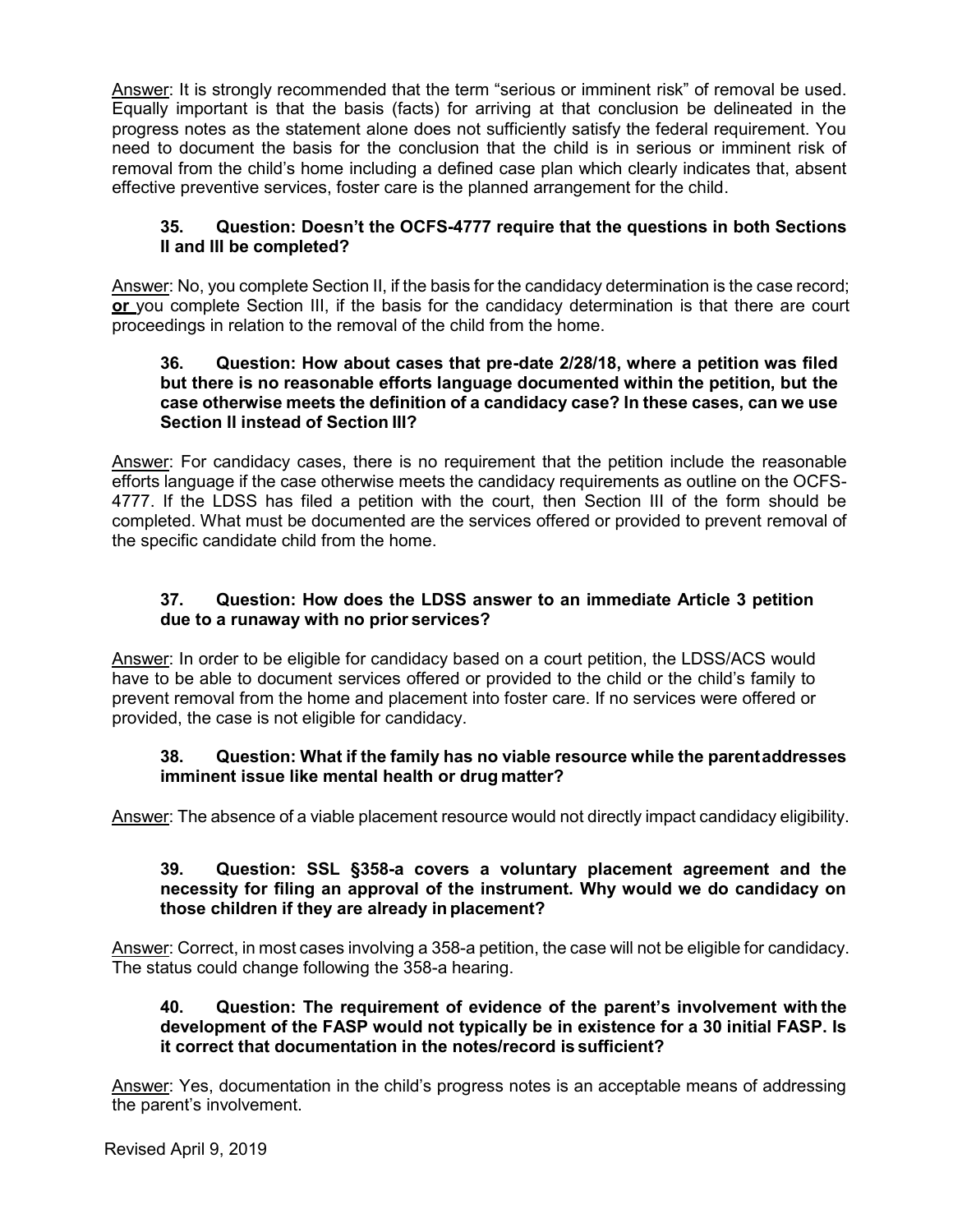### **41. Question: If a child's candidacy ends and later, the child is again at riskof placement, should the LDSS do an initial or a redetermination ofcandidacy?**

Answer: An initial determination of candidacy should be done, using the OCFS-4777 form, if the child is again in "imminent or serious" risk of removal from the home.

### **42. Question: Is the following sequence correct? We do the S400 when we determine the child is a candidate; child goes into foster care we enter the S420 to end date the child's candidacy; child is discharged and goes home to parent, now we put in the S400 again if the child is once again a candidate.**

Answer: Not necessarily. A determination of candidacy must be done for the child prior to entering the Activity code S400 so the OCFS-4777 must be completed for the child. If the child goes into foster care, you are correct, the child is no longer a candidate so Activity code S420 must be entered in the Activities window of CONNECTIONS. Should the child be discharged to the custody of the parent and the LDSS/ACS is continuing to provide services to child, an initial determination of candidacy (completion of the OCFS-4777) must once again be done for the child. Although it is unlikely in most cases that, at the time of final discharge from foster care, the child would be in imminent or serious risk of removal and re-entry into foster care. If at any point circumstances change and the child is in imminent or serious risk of removal from the child's home and but for the provision of effective services the plan for the child will be to place the child back into foster care, a new initial candidacy eligibility determination would have to be made. If after completing the determination, you determine that the child meets the federal definition for candidacy then the S400 must be entered.

### **43. Question: If a case is determined to be a candidacy case and the childrengo into foster care at some point between redetermination timeframes, candidacy ends at this point correct? Do we make an activity entry of S420 at this point or do we wait for the six-month redetermination and a retroactive S420entry?**

Answer: The entry of the S420 must be done at the point that the children goes into foster care. This is very important; otherwise, the case will *inappropriately* continue to draw federal funding.

### **44. Question. Do we need to do a Plan Amendment if the child's statuschanges before the 6-month mark?**

Answer: A plan amendment is not mandated solely because of the loss of eligibility for candidacy. However, the events that resulted in the loss of candidacy eligibility may require a plan amendment. For example, a plan amendment may be required because preventive services have ended (see 18 NYCRR 428.7(b)(2)).

# **45. Question: Where is that Activities tab?**

Answer: It is in CONNECTIONS. Reference the tip sheet on the OCFS website.

## **46. Question: What is a timely timeframe for completing the Initial and the redeterminations/systems entries?**

Answer: It is suggested that you begin the initial determinations now. The LDSS may do a redetermination earlier than the six-months so that the redetermination aligns with the six-month FASP. Entries in the Activities window of CONNECTIONS should be done consistently and promptly with these determinations.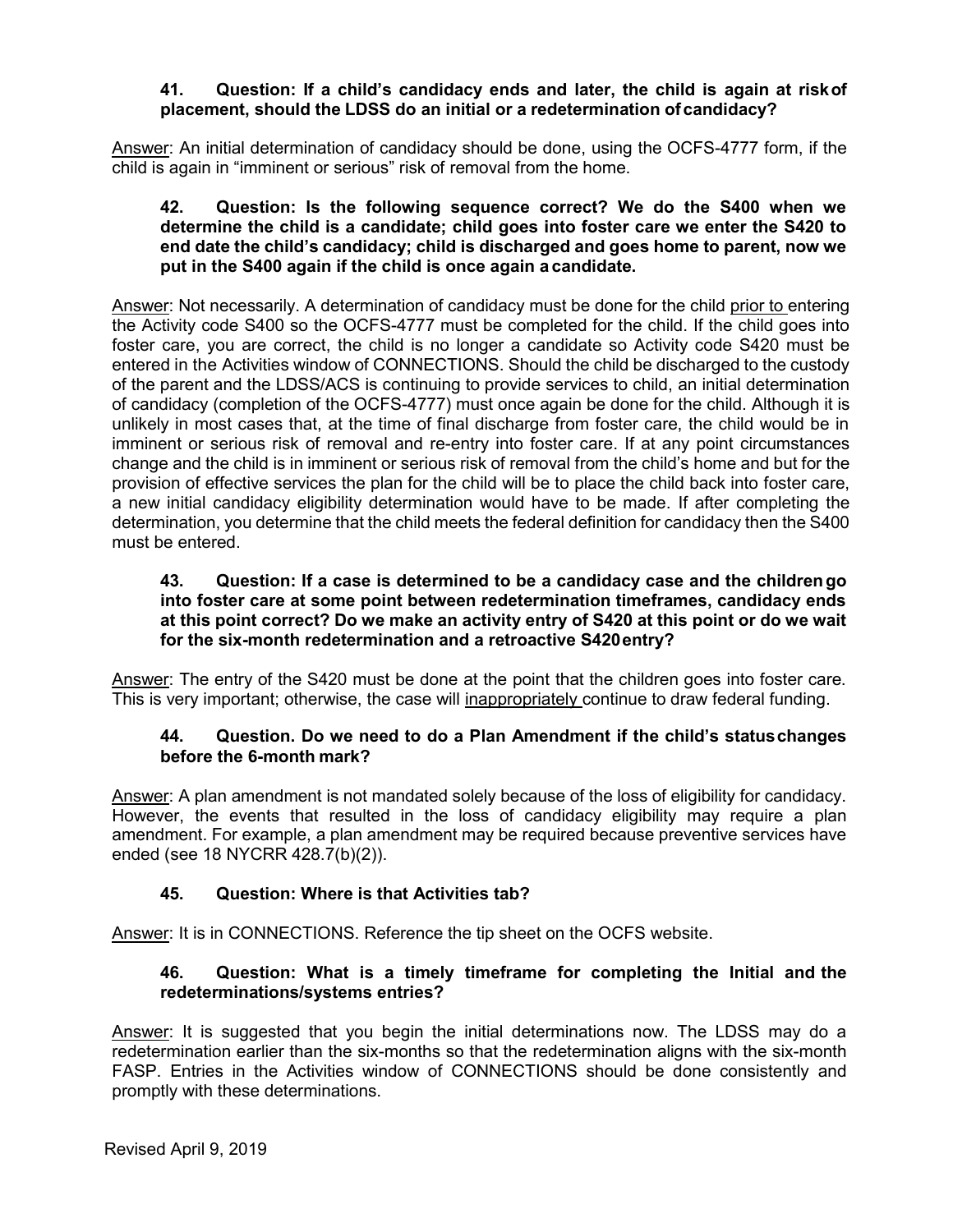#### **46. Question: The LDSS may align cases (pre 2/28/18) redeterminations with the reassessment FASP as well, correct?**

Answer: Yes. The LDSS may do a redetermination earlier than the six-months so that the redetermination aligns with the six-month FASP. Entries in the Activities window of CONNECTIONS should be done consistently with these determinations.

### **47. Question: If the determination is that the child is "not eligible," then does the LDSS/ACS have to choose non-mandated services as the programchoice?**

Answer: No. The determination that is being done is solely to see if the child meets the definition of candidacy for federal funding. Whether the case satisfies the state eligibility standards for mandated versus non-mandated preventive services is a separate determination.

### **48. Question: If an eligible child turns age 18 within two or five months ofthe redetermination, when should the entry occur, at the 6-monthtimeline?**

Answer: Entries in the Activities window of CONNECTIONS should be done at the time the determination/redetermination is made. If the child is found to be ineligible at any point, at the time that this determination of ineligibility is made, an entry in in the Activities window of CONNECTIONS should be made to end the candidacy.

### **49. Question: How do we handle youth under probation supervision where Probation completes the YASI in lieu of the FASP?**

Answer: Whether the YASI or FASP is used, in order for the case to be eligible for candidacy based on the case record, the LDSS/ACS will have to satisfy the documentation requirements set forth in 18-OCFS-LCM-04.

### **50. Question: Could the fact that child is not a candidate be based on thecase record?**

Answer: Yes, if the case record documents that the child no longer meets the federal definition of candidacy. Please see 18-OCFS-LCM-04 for details.

### **51. Question: What happens if the case is granted an ACD?**

Answer: In order for the case to continue to be considered as eligible for candidacy, the LDSS/ACS would have to make a determination and support that determination in the case record that the child remains in serious or imminent risk of removal from the child's home.

#### **52. Question: If the child is determined not to be candidate for foster care placement, what would be the program choice?**

Answer: The case should be coded as ineligible in the Activities window of CONNECTIONS and the administrative costs for such a case would be funded through sources other than Title IV-E. The program choice can be mandated or non-mandated preventive based on the case circumstances.

#### **53. Question: Is there a timeframe for engaging the family in preventiveservices after which the LDSS cannot consider the child at risk if the family did not yet comply and the LDSS did not seek removal?**

Revised April 9, 2019 Answer: There is no specific legal timeframe for when the family must apply. Once the LDSS/ACS receives an application for services, it must make a determination within 30 days of the date of the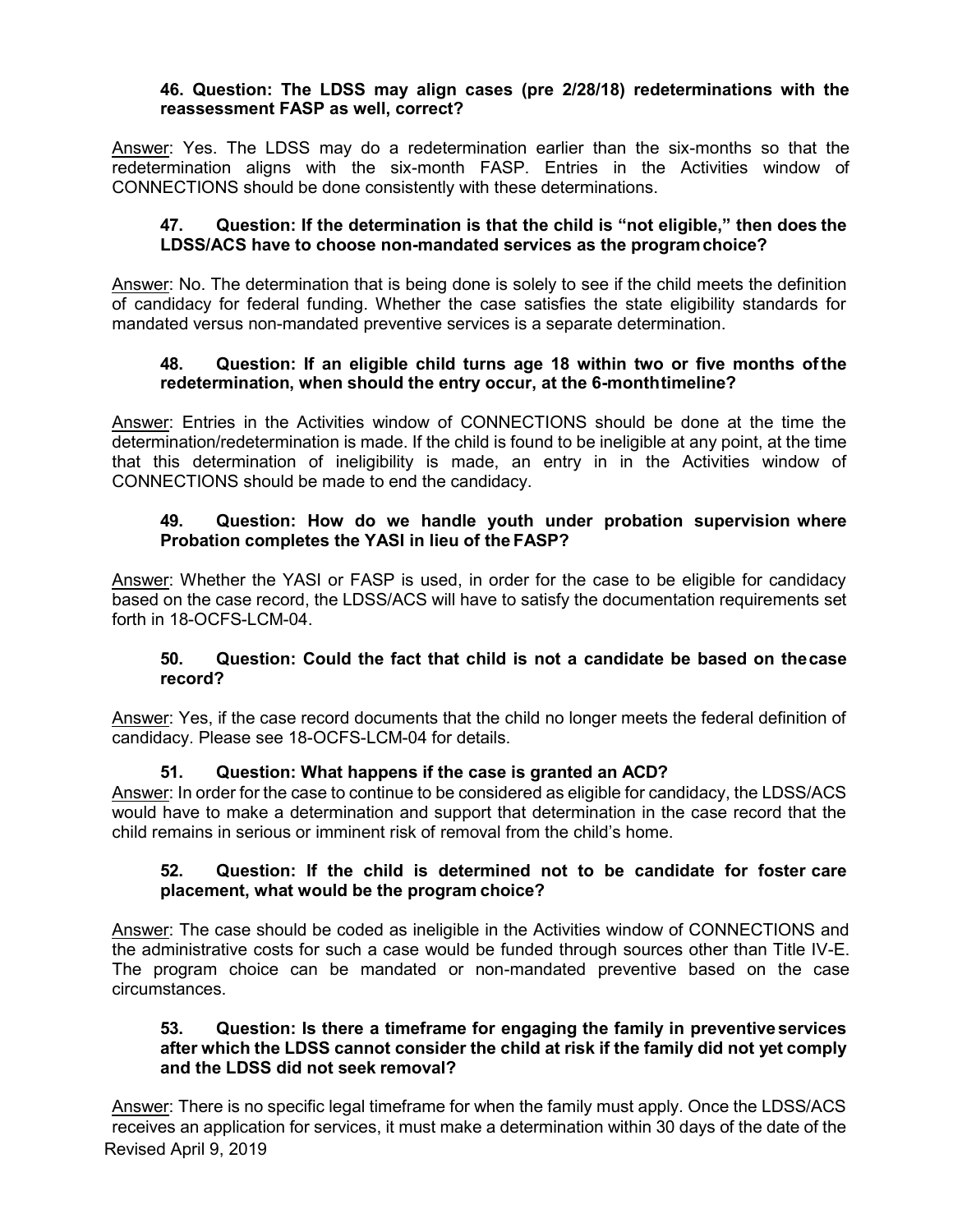application per 18 NYCRR 404.1(d)(1)(i).

#### **54. Question: So, we cannot assign a LDSS/ACS caseworker to assist with community services connections without a risk for foster careplacement?**

Answer: The LDSS/ACS should continue to assign caseworkers as has always been done. The risk of removal from the home discussed relates to "imminent/serious" risk of removal and is regarding the determination of candidacy as outlined in 18-OCFS-LCM-04.

### **55. Question: Can receipt of SSI preclude a child from being a considered a candidate for foster care?**

Answer: No, as long as the LDSS/ACS is able to document: a) the child remains in serious or imminent risk of removal from the child's home; b) the services offered or provided to the candidate and the involvement of the parent or legal guardian in the development of the child's service plan.

#### **56. Question: Will the webinar conducted in May be available for viewing afterthe session?**

Answer: Yes. This webinar was recorded and after editing, it will be posted in HSLC.

## **57. Question**: **If we have a case that was open as a result of a court petition filed prior to the release of the LCM on 2/28/18, and we are just now doing the initial candidacy eligibility determination many months after the filing of the petition,at this point in the case do we base our determination using the criterial for the initial eligibility for candidacy where a petition is filed or do we apply the six (6) month redetermination criteria based on current case circumstances?**

Answer: In such a case, considering the passage of time, you should apply the criteria forthe 6 month redetermination, basing it on current circumstances.

### **58. Question: Can a child who is removed from their home and placed with another person via 1017 court order be considered a candidate for foster care?**

Answer: No, a child who has been placed via a 1017 or 1055 court order cannot be considered a candidate as the child has been physically removed from their home, thereby reducing the imminent and serious risk of removal, as required.

#### **59. Question: A child has been removed from their home and is now living with another adult via a 1017 or 1055 court order, and now the child is at imminent or serious risk of being removed from that adult's home and coming into foster care, can the child be considered a candidate for foster care from that home?**

Answer: If the child is now at imminent or serious risk of being removed from the 1017 or 1055 placement home, which is now the child's home, but for the provision of effective services, yes the child can be considered a candidate for foster care. The caretaker must be added to the originating preventive case, and it must be documented as to what services the child is getting to prevent the child's physical removal from that home.

Revised April 9, 2019 **60. Question: We have a case in which the parent is in need of services aimed at treating their addiction. Without the service, the child is at imminent or serious risk of placement. The child is a young child, and does not have a direct service need, other**